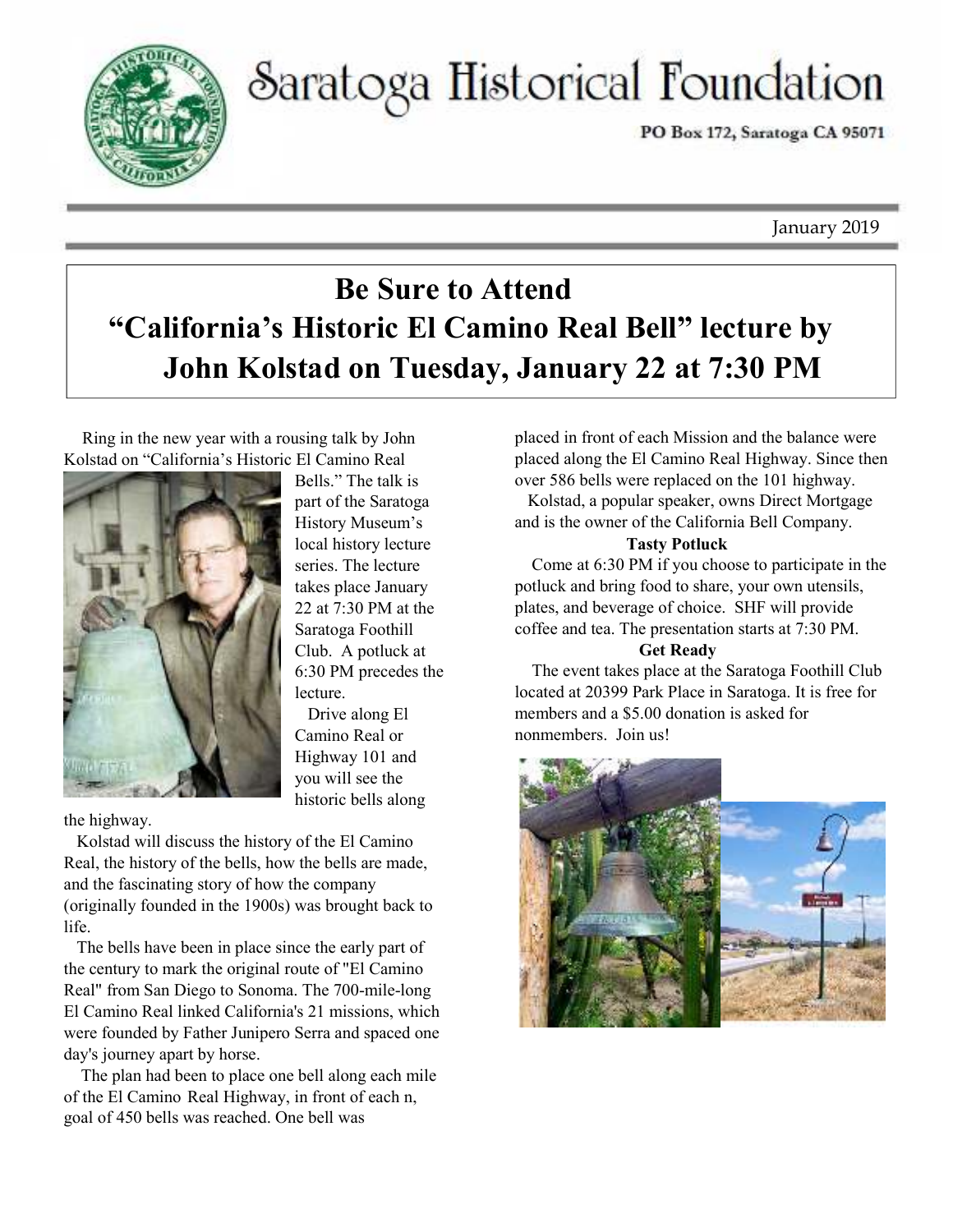### **2019 Off to a Great Start**

SHF President Annette Stransky welcomes the following new board members:

 **Barbara Marshall** will be the recording secretary for the board of directors. Barbara was raised outside of Boston. She is a graduate of the University of Massa- chusetts at Amherst with a graduate degree from the University of Vermont. Barbara lived in Europe several years while working with IBM. She has been a California resident for 38 years. Husband ( the best according to Barbara ) Norm is deceased and was formerly a UAL Captain. Barbara traveled the world with him. She has 3 adult children and 4 grandchildren. Barbara was a teacher for 25 years in Massachusetts, Vermont, and San Jose CA. She has volunteered at the Blossom Festival for 3 years and has been a museum docent for one year.

 **Dr. Jo Rodgers** will be the Program Director. She is a biological anthropologist with extensive experience in cultural resource management of both prehistoric and historic sites. A California native, she was raised in Saratoga and resides, today, with her husband in her family's 1955 Anshen and Allen designed home. Growing up with a mother who owned an art studio/workshop in Saratoga, she was an active participant in the City's early years. She continues her engagement with Saratoga, today, as a member of the Heritage Preservation Commission. Dr. Rodgers is a Fellow in the American Anthropological Association and a longtime faculty member at West Valley



#### Saratoga Historical Foundation

The mission of the Saratoga Historical Foundation is to preserve the unique history of Saratoga for the education and enjoyment of the community.

The Saratoga Historical Park is open from 1-4 PM on Fridays and Sundays and from 10-4 PM on Saturdays. For more information, i.e. group tours, you can call 408-867-4311 or e-mail

info@saratogahistory.com or check the website at www.saratogahistory.com. Newsletter suggestions can be sent to the editor at:

annette@saratogahistory.com.

College. She retired in May, 2018. Jo and her husband George provided items for the Ohlone exhibit last year as well as recommended the speaker for the May 2018 program—Ann-Marie Sayers.

 **Alexandra Nugent** will be the Architectural Preservation Director—a new position. Alexandra was born in New York. She has a BA in Secondary Education from George Washington University. Alexandra has two sons. She worked as a telecommunications consultant and as a secondary school teacher. Presently retired. Alex is active in the Foothill Club as chair of the historic preservation committee, chair of the audio visual committee, on the projects and restoration committee. Supported SHF as liaison to HPC since April 2012. Provides audio visual support for events and lectures, McWilliams House Committee member, participated in events including Blossom Festival, estate sales, and Old Grandview Ranch Benefit.

 **Rina Shah** will be the new membership director**.** She has lived in Saratoga since 1999 with her husband and two children. She is presently working as a City Planner for the City of San Jose. Has a degree in architecture from the University of Mumbai and a Masters degree in Urban and Regional Planning from San Jose State University. Rina has a total of 15 work years in architectural designing and planning. She has been on the Heritage Preservation Commission for four years. She has been on the SHF board for 3 years in the capacity of Social Director. In addition to her social director duties Rina took the initiative and produced India Showcase in 2015-2017 to promote awareness of the museum. She has been a museum docent since 2013.

 According to Stransky, "We are very pleased to have these talented, enthusiastic people on the SHF board of directors. All four bring a wealth of experience and interest to their respective positions. We have many exciting events and programs planned for 2019 and welcome the new talent!

 Other board of directors include: Ray Cosyn, Bill Ford, Ernie Kraule, Linda Hagelin, Bob Himel, Jim Sorden, and Michael Whalen.

 Stransky adds, "We are looking for two more positions—a Social Director and a Treasurer. If anyone is interested, please contact me or any of the board of directors to find out more information.

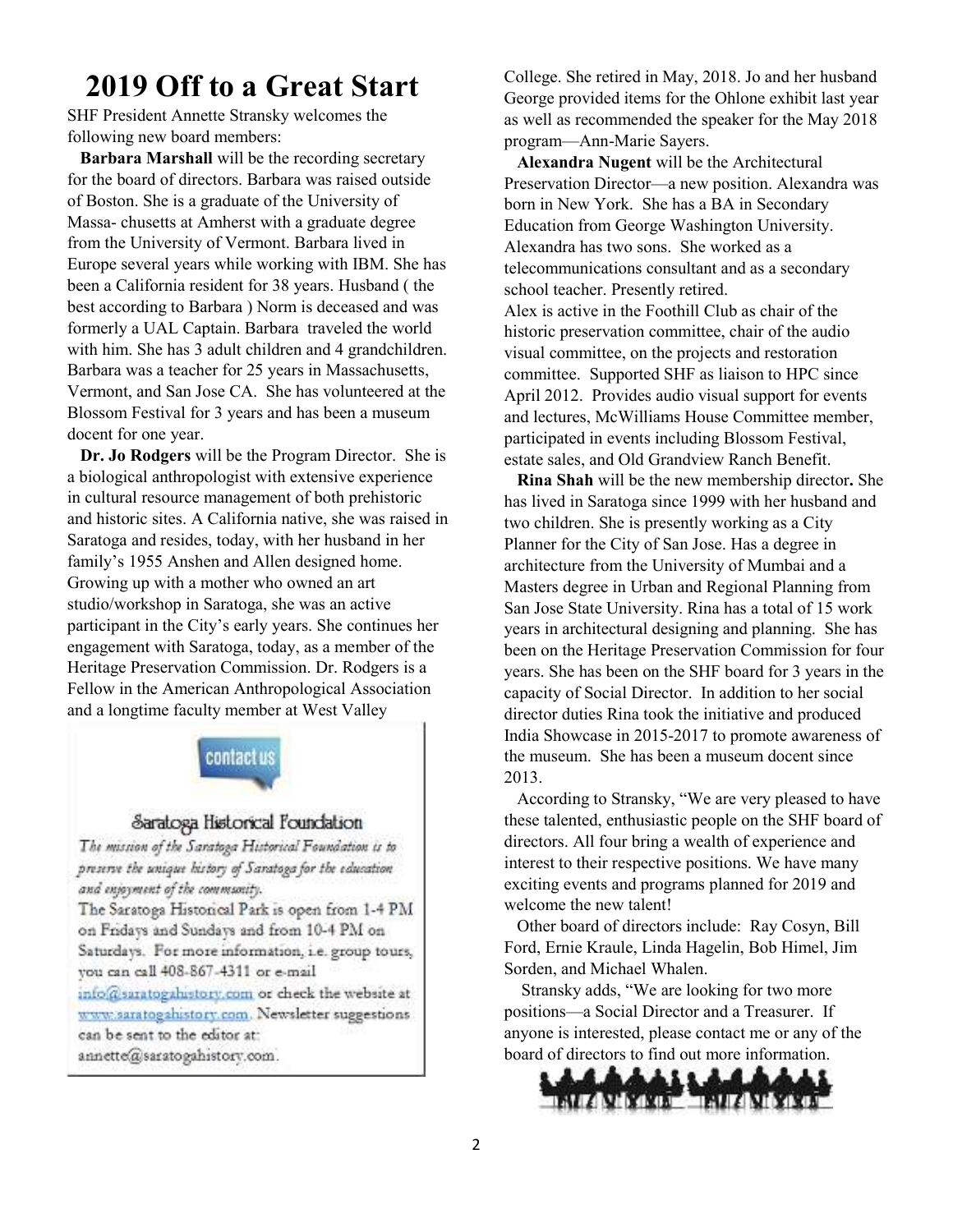

#### **January 11**

Apron Strings and Vintage Things—new exhibit at the museum. Free.

### **January 22**

California's Historic El Camino Real Bells lecture by John Kolstad, 6:30 PM potluck, 7:30 PM lecture

### **March 16**

Bonnie Stone and Aprons, light refreshments at 1PM at the Saratoga History Museum. Free

#### **April 13**

Blossom Festival at the Heritage Orchard and Civic Center 10-4 PM. Free

### **March 26**

Metro Gnomes, 6:30 PM potluck, 7:30 PM lecture at the Saratoga Foothill Club

### **May 28**

Save the date—the third of our lecture series!

### **Apron Strings and Vintage Things— New Exhibit Opens**



A new exhibit, "Apron Strings and Vintage Things" opened January 11 at the Saratoga History museum and runs through April 28. The exhibit features over 60 colorful aprons dating from 1870 to the present. Aprons have been around for hundreds of years worn by both men and women for a variety of

reasons. Come take a look at these lovely aprons made from feed sacks, muslin, gingham and more with some even decorated with lace and elaborate stitches. Most of the aprons are from the collection of Bonnie Stone, Saratoga resident and SHF member. Judy Johnstone, also a Saratoga resident and SHF member, contributed two special hand stitched crazy quilts from 1906 that

have to be seen to be believed as well as two vintage turn-of-the century heirloom aprons.

 Stone will give a presentation about aprons at 1:OO PM on March 16 at the Saratoga History Museum. She will be wearing her favorite apron and invites all attendees to come wearing their favorite apron. Stop by the museum at 20450 Saratoga-Los Gatos Road to see the display and hear the presentation. The museum is open from 1-4 PM Friday, 10-4 PM on Saturday and 1- 4 PM on Sunday. Admission is free.



 **"California's Historic El Camino Real Bells" lecture by John Kolstad on Tuesday, January 22 at 7:30 PM**  See article on page 1 of this newsletter.

### **Metro Gnomes Quartet Harmonize History on March 26**



The Metro Gnomes quartet will take you on a journey as part of our 2019 lecture series on March 26. Through the world of close harmony the group will explain and demonstrate this art form, with waxcylinder sound recordings, videos, and live performances. Learn how barbershop quartets helped sell early phonographs, and of the nationwide radio broadcast of the 1939 New York barbershop singing contest. Hear how, through careful blending, four voices can sound like many times that number.

 Singing in the barbershop style is a vibrant tradition, with men and women of all ages enjoying the beautiful harmonies. The event will take place at the Saratoga Foothill Club at 7:30 PM with a potluck preceding at 6:30 PM.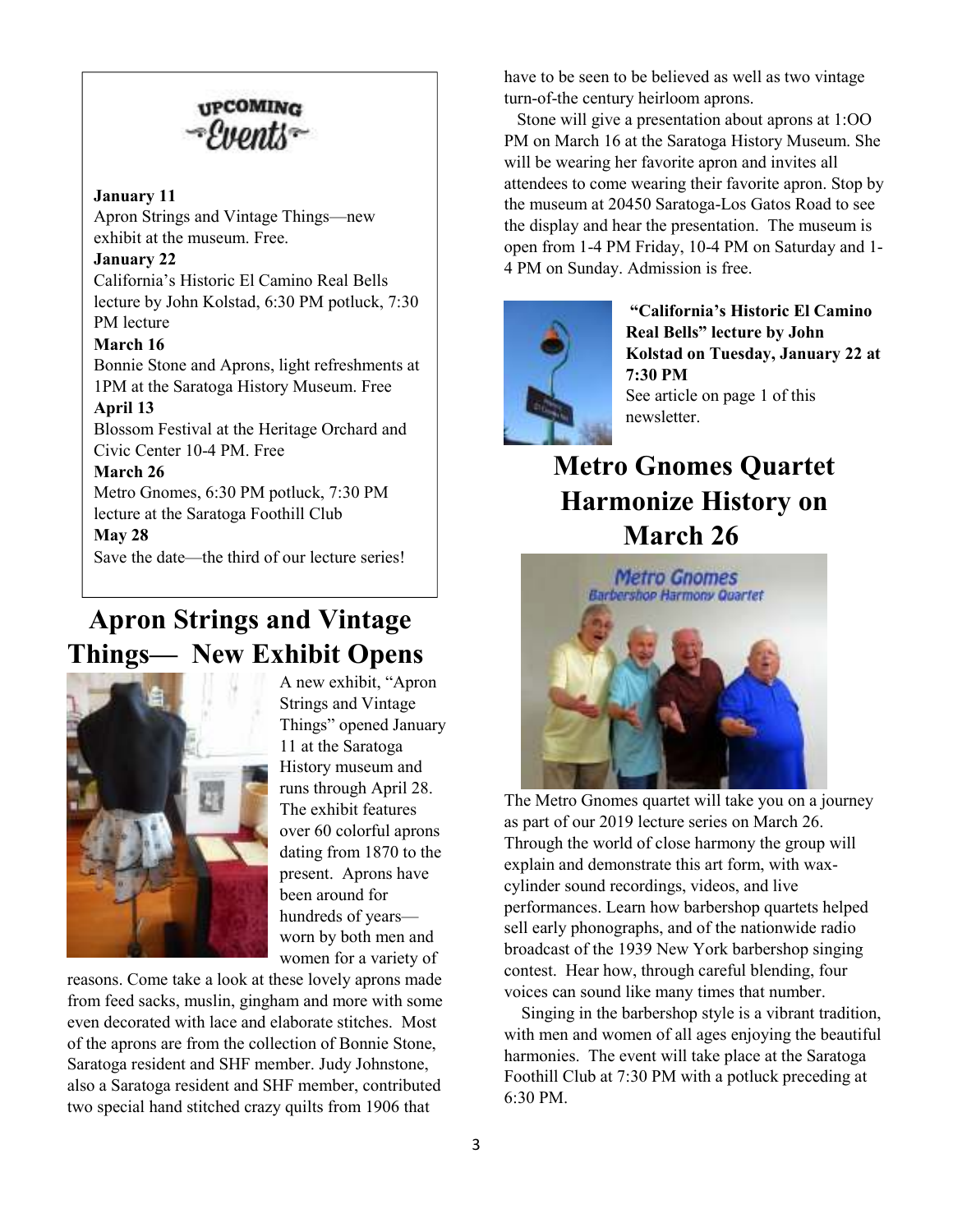# **Musical Treat Just Around the Corner**

You don't have to travel to San Francisco to enjoy classical music presented by a very good orchestra. The Saratoga Symphony performs a broad range of music to appeal to the most discerning music lover at the McAfee Center in Saratoga.



 The orchestra started in the mid-1980's in Palo Alto as the Palo Alto Symphony. When it relocated to West Valley College in the early '90s, it changed its name to the Saratoga Symphony. It existed there as a class, with the musicians earning college credit until they had to find a new rehearsal and performance space.

 According to Music Director Dr. Jason Klein, "We have given many noteworthy performances over the years, offering American premieres—or the first performance in over a century—of any number of exciting and dramatic orchestra works from the Romantic period. We have a core of dedicated and capable players, some of whom have been with the orchestra since its earliest days. This adventurous repertory, combined with more traditional fare, keeps the interest of orchestra members and audiences alike.



 Their April 2004 revival of the Piano Concerto of Eric Zeisl was noted in the San Jose Mercury News as one of the Top Ten Classical Music Events of the season in the Bay Area.

 Dr. Klein also provides entertaining introductions to the music, adding both historical and human

dimensions that delight both novice and knowledgeable audience members. He earned his doctorate in conducting from Stanford University and conducted the University of Utah Orchestras before



returning to California in 1987. In addition to the Saratoga Symphony, Dr. Klein was Music Director of the Youth Orchestra of Southern Alameda County and Associate Conductor of the Oregon Music Festival for well over two decades. Musicians are all volunteer and live from Gilroy to San Mateo. They appreciate not only the range of music but also the camaraderie. Many work in high tech, not surprisingly, and range in age from teens to 80s. They rehearse once a week for 2  $\frac{1}{2}$  hours and give four performances during the season.

 The orchestra does not charge membership dues or sell program advertising, and their concerts are free to attend, with donations gratefully accepted. The remainder of their annual budget is met by hiring out as the orchestra for the San Francisco Waltzing Society and, more recently, the Stanford Viennese Ball.



 Upcoming performances include "Russia: Reality and Fantasy" featuring world-famous piano soloist Tamami Honma in Rachmaninoff's infrequently performed Piano Concerto No. 4 on January 27, 3:00

PM at the McAfee Center; Liszt's monumental Faust Symphony on March 17 at McAfee, and the "Delectable Delights," including Brahm's Double Concerto, on May 5 at Lincoln Glen Church in San Jose.

 Concerts are free, and a schedule can be found at www.saratogasymphony.com.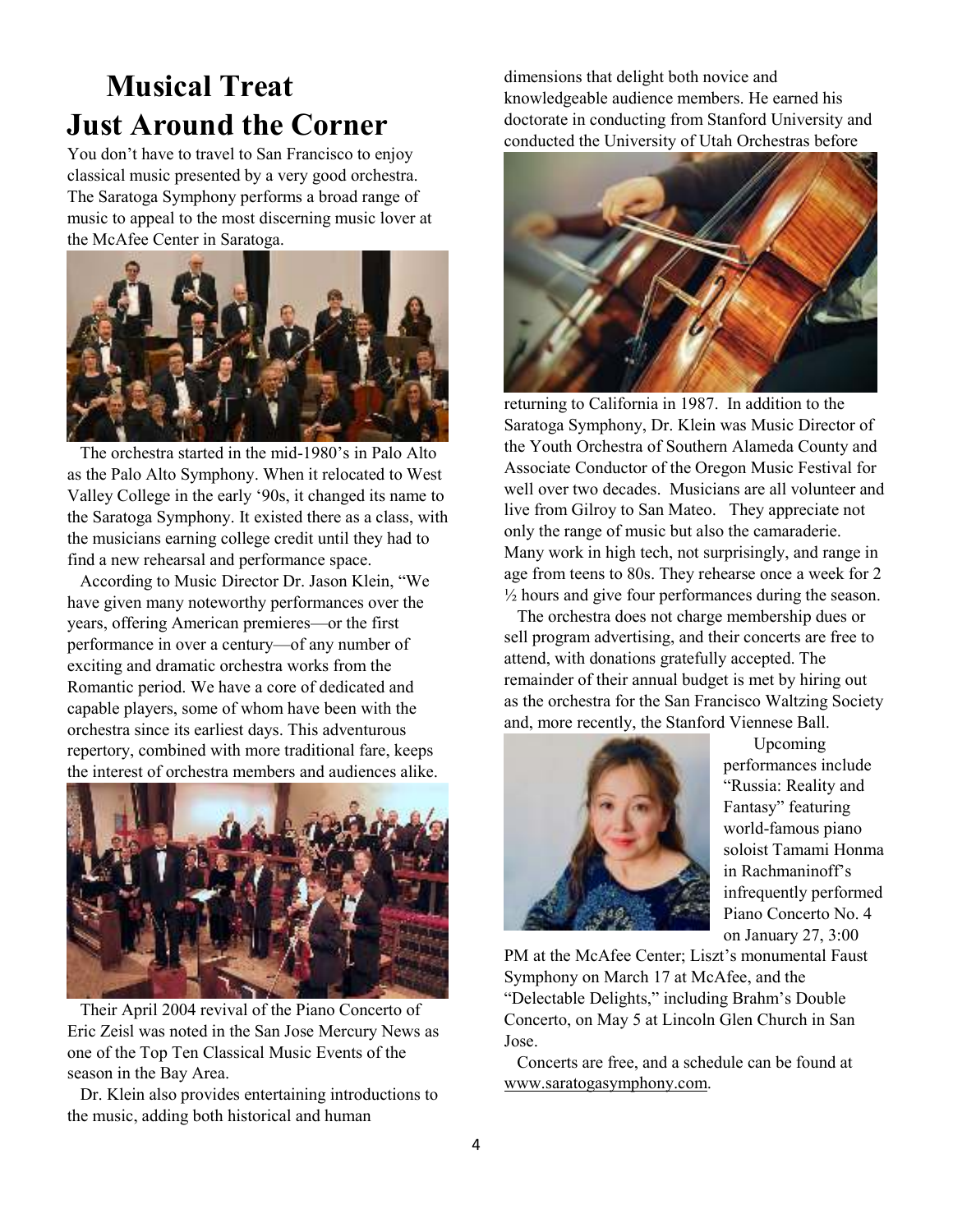# **Tooting Your Own Horn**

One of the more popular bands in the years following the Civil War were the "cornet bands," with the instrumentation of these groups consisting of varying types of brass instruments collectively referred to then as cornets. What served them well in those preelectrical days was that the cornet band could be heard over a great distance without amplification.

 These local cornet bands provided the rallying symphonies for many Independence Day celebrations, as well as playing for various political rallies and other community gatherings.

 Composed of farmers, merchants, ministers and school teachers, these early bands were mostly all-male with few exceptions in the late 1800s. Many of the participants of these early bands also shared the distinction of having served in the late Civil War.



 Saratoga has a long history in the musical arena. In 1906 Charles Miller moved to Saratoga and organized the Cornet Band, Saratoga's first community band. Besides working in the San Jose Post Office he was an accomplished musician.

 Practice sessions were held in the fruit drying yard of Earl Melone, the band's bass drummer.

 The band played lively music at the Blossom Festivals, parties, dances, and even in the San Jose Rose Carnival. The band was also frequently solicited to play for political rallies.

 What does a cornet sound like? Some say the trumpet. They both play the same notes and they sound virtually the same. In appearance, the trumpet looks a bit longer and more slender than a cornet. The real difference has to do with the way the tubing of the instrument flares. A cornet is more cone shaped or conical than a trumpet.

### **The Times They Are A'Changin**

You've probably noticed that both the very blue-Blue Rock Shoot and the Grover House have been removed and the area is protected by a boarded fence along Big Basin Way.

 The plan for the Blue Rock Shoot (14523 Big Basin Way) is to include a restaurant, office and two residential apartments. The Grover House (14521 Big Basin Way) will include a wine bar/restaurant and one residential apartment.

 In an effort to retain some of the historic ambience of Big Basin Way, and the historical building, the Grover House boards have been numbered and stored and are slated to be reassembled with the front façade of the building retaining as much of its original architectural style as possible.

The Grover House was originally built in 1895 by



David and **Nancy** Grover. David was a retired farmer and his wife was active in the community. The charming house architecturally was indicative of

the homes of that time—small and compact. The house is on the Saratoga Heritage Resource inventory.

 The Grover House during its lifetime was used for both residential and commercial usage. The house had some interesting occupants in its heyday including The Brass Knocker during what was known as the "beatnik period of the 60s including music and poetry readings." The Christian Science Reading Room, another occupant, provided a place to study, contemplate the Bible and read Christian Science literature. And at one time it housed Lillian Benson's antiques. Many still remember walking down the steep stairs to look at the sparkling vintage glassware on display while wondering if they could make it back up the stairs safely.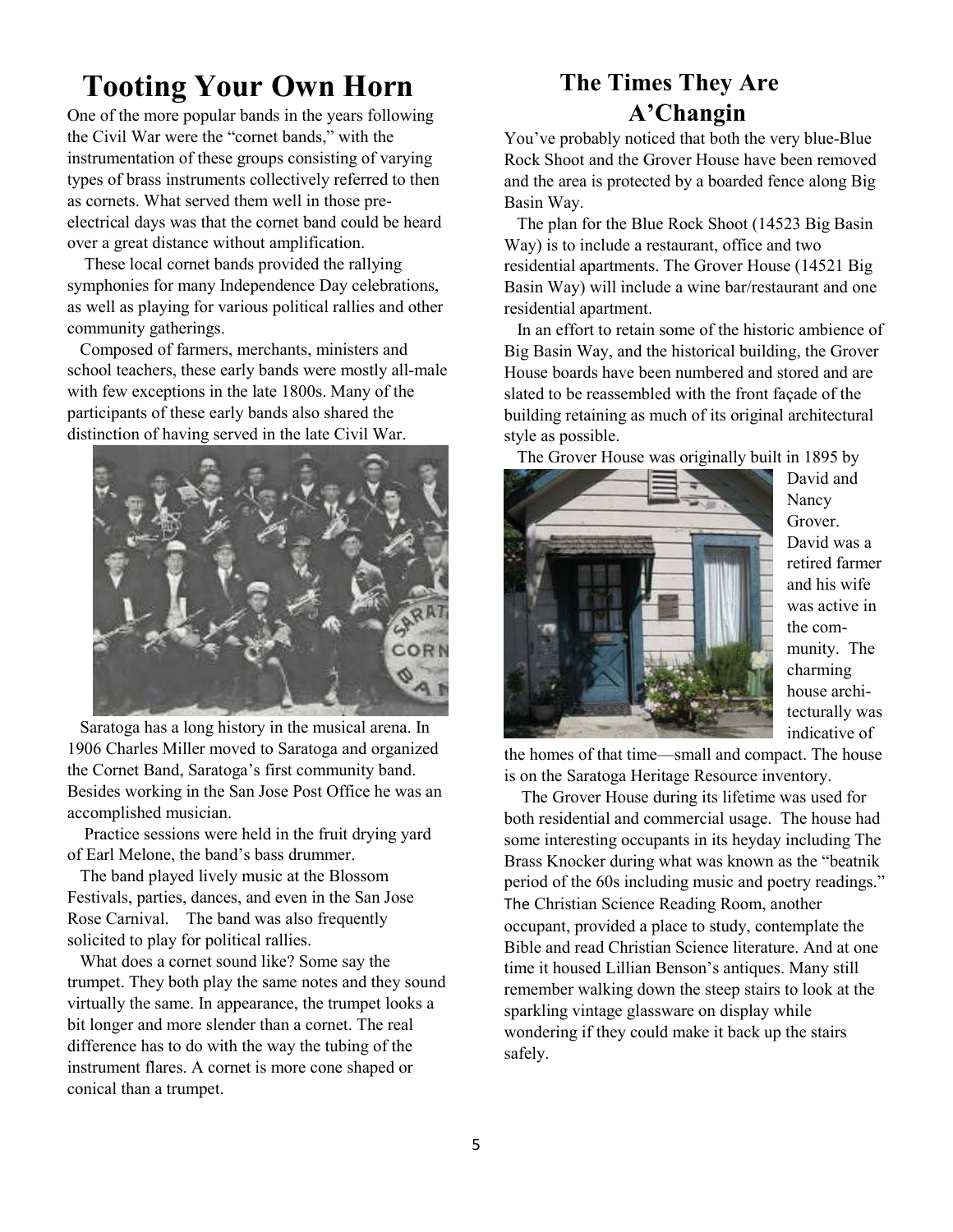### **A Woman's Work Is Never Done**

Prize Winning Artist Bonnie Stone is always on the move and always with a bright smile.

 And, yes, she even had a solo exhibition with the title, "Women's Work is Never Done."

 The talented artist has exhibited her work around the US. But you might have seen her at the Saratoga Library on Saratoga Avenue supervising the installation of the many exhibits held in the lobby of the library. She approached the library to volunteer her expertise and services to organize the lobby displays several years ago to the delight of the library staff.

 Says Stone, "I love this volunteer job so much I'd pay the library to do my job!"

Stone moved to Saratoga in 1967 with her husband,



Lee, and two daughters. She grew up in Chicago and while in high school attended classes on Saturday at the Art Institute of Chicago. She received her BFA from the University of

Illinois and did graduate work at the Institute of Design and Illinois Institute of Chicago. She later taught art for four years at a local high school in Illinois.

 She has a passion for collecting and you can see some of her apron collection currently on exhibition at the Saratoga History Museum. "Apron Strings and Vintage Things" will run from January through April 28.

 She has been collecting vintage aprons for many years. The fascination of aprons and the women who wore them can be seen in her many jewel-tone paintings. Vintage cookbooks are also part of her collection because she says "the books' recipes and ingredients can provide insightful historical information. A woman's identity is frequently delineated by her cooking skills."

 "For many years, says Stone, "I have been fascinated with the domestic landscape—the intimate, every day world of women. The apron, a female icon, has

frequently appeared in this landscape in different contexts."

 She continues, "A swirling apron, covered with complex patterns may serve as a strong design element. An apron with mysterious objects connected to the waistband or dangling from the pockets may suggest unfamiliar ceremony or ritual. When draped over the back of an empty chair or caught on a tree branch the apron almost seems to be an intimate narrator, perhaps suggesting previous ownership or hinting at future use. The possibilities are endless."

 However, most of Stone's colorful watercolors deal with the changing roles for women, social reforms, and breaking traditions.



 Stone's paintings widely exhibited on the West Coast around country. Her work is represented in collection of the Art Institute

of Chicago as well as other prestigious public and private collections such as the Palace of the Legion of Honor, National Museum of Women in the Arts in Washington, DC, New York Public Library and the Whitney Museum of American Art in New York.

 She has worked on many books with Palo Alto based author/printer/publisher Frederica Postman including *The True Collector, Fashion Statements* and *Amuse Bouche.* The books are limited-edition, primarily handmade works favored by collectors and museums. *Fashion Statements* appears in *The Book As Art.* Stone says*, "*These books were not illustrated. Many of your members will recognize Postman's name and her work." *Continued on page 7*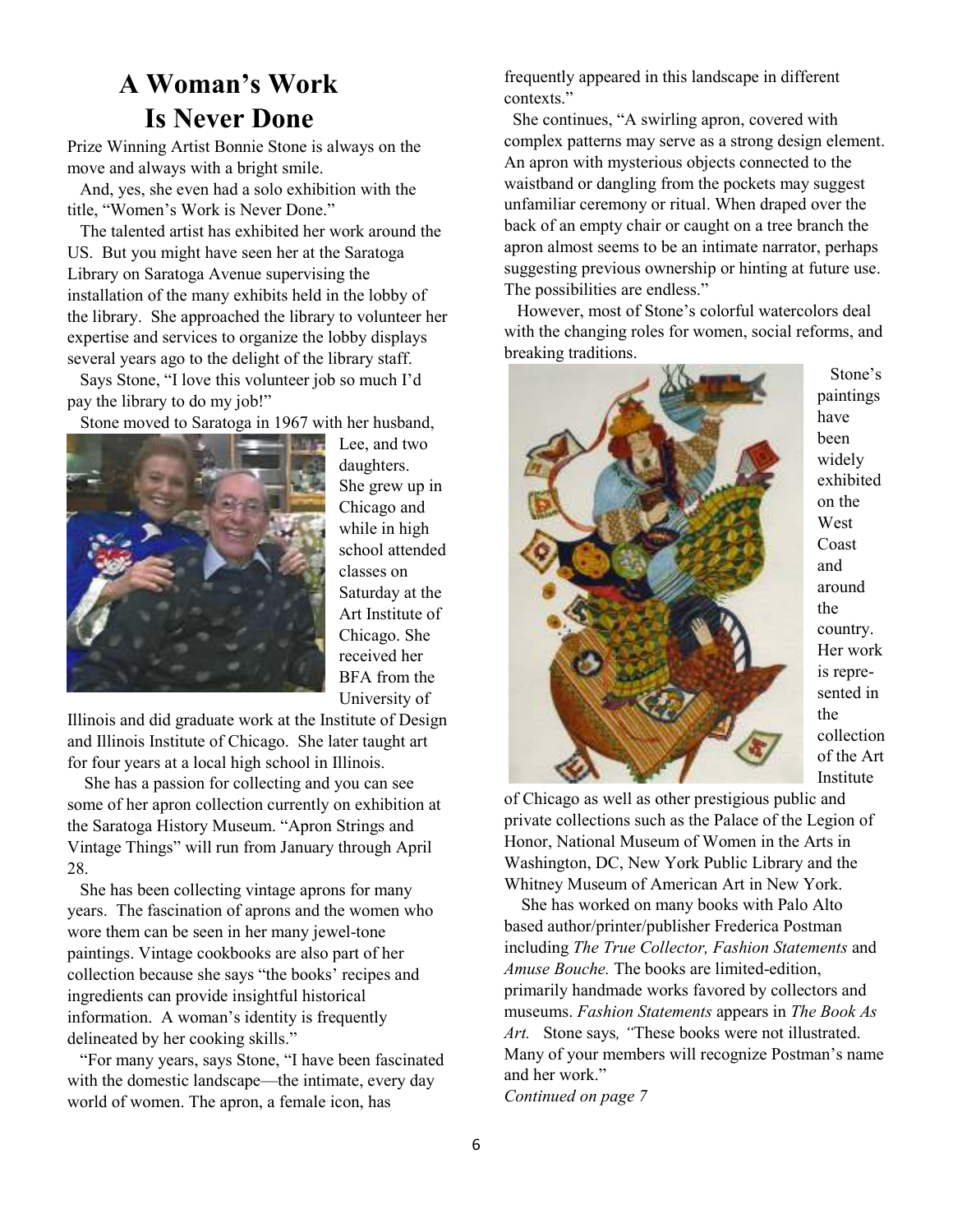### Continued from page 6

*The Yiddish Alphabet* is part of Stanford's Special Collections Library and *The Book as Art* part of the National Museum of Women in the Arts.

 A visit to Stone's house is a visual delight of unique artwork including charming quilts hanging on walls, displays of women's hats, and other interesting art.

 "Less is more when you collect and surround yourself with your collection" says Stone. "Lee and I rotate the items in our house. When you keep an item in the same spot for a long time you sometimes stop really seeing it—unless you have to DUST IT!!"

 Stone says, "A friend once called my images intellectual puzzles which challenge the imagination. For many years I have explored Judaic themes, changing roles for women, cultural diversity, domestic icons, social reforms and breaking traditions. My visual narratives are often filled with complex patterns and colors along with the 'bird's eye view' perspective.



This view allows me to observe the entire scene while creating a more interesting composition. From time to time I will even discretely slip myself into the narrative so I can get a better look…." Stone continues,

"Recently I have introduced the shapes of vintage

mirrors which provide the viewer with a story within a story. These images may suggest different narrative possibilities for each viewer. Stimulating the imagination—what a concept!!"



 With a quick smile, Stone sums up, "In the final scene of Stephen Sondheim's "Sunday in the Park with George," the artist says 'White. A blank page or canvas. His favorite. So many possibilities.' Just like Sondheim's character George, I am thrilled by the blank page…so many possibilities…"

### *You are Invited*

\_\_\_\_\_\_\_\_\_\_\_\_\_\_\_\_\_\_\_\_\_\_\_\_\_\_\_\_\_\_\_\_\_\_\_\_\_\_\_\_\_\_\_

 *The Saratoga History Museum invites you to hear Bonnie Stone a talented artist, curator, educator and illustrator- give a short presentation on aprons and enjoy a reception with light refreshments at the Saratoga History Museum on March 16 at 1:00 PM. Admission free. Wear or bring your favorite apron!!* 



### Keeping in Touch



SHF keeps you informed of new events with this newsletter but you can also receive e-mails. If you are not on our e-mail list, please go up to: www.saratogahistory.com

and click on the link that says "subscribe to our newsletter". Your e-mail address is used solely by the Saratoga Historical Foundation.

### **Count Your Blessing Bench**



SHF member Fred Gardner recently wrote to say he sat on the "Count Your Blessing Bench" in Blaney Plaza. Gardner notes he has fond memories of talking with Willys. The bench was created using funds raised by SHF to honor Betty and Willys.

 **In Memorium**  Bob Louden Amy June Jorgensen Allen Breed

\_\_\_\_\_\_\_\_\_\_\_\_\_\_\_\_\_\_\_\_\_\_\_\_\_\_\_\_\_\_\_\_\_\_\_\_\_\_\_\_\_\_\_\_